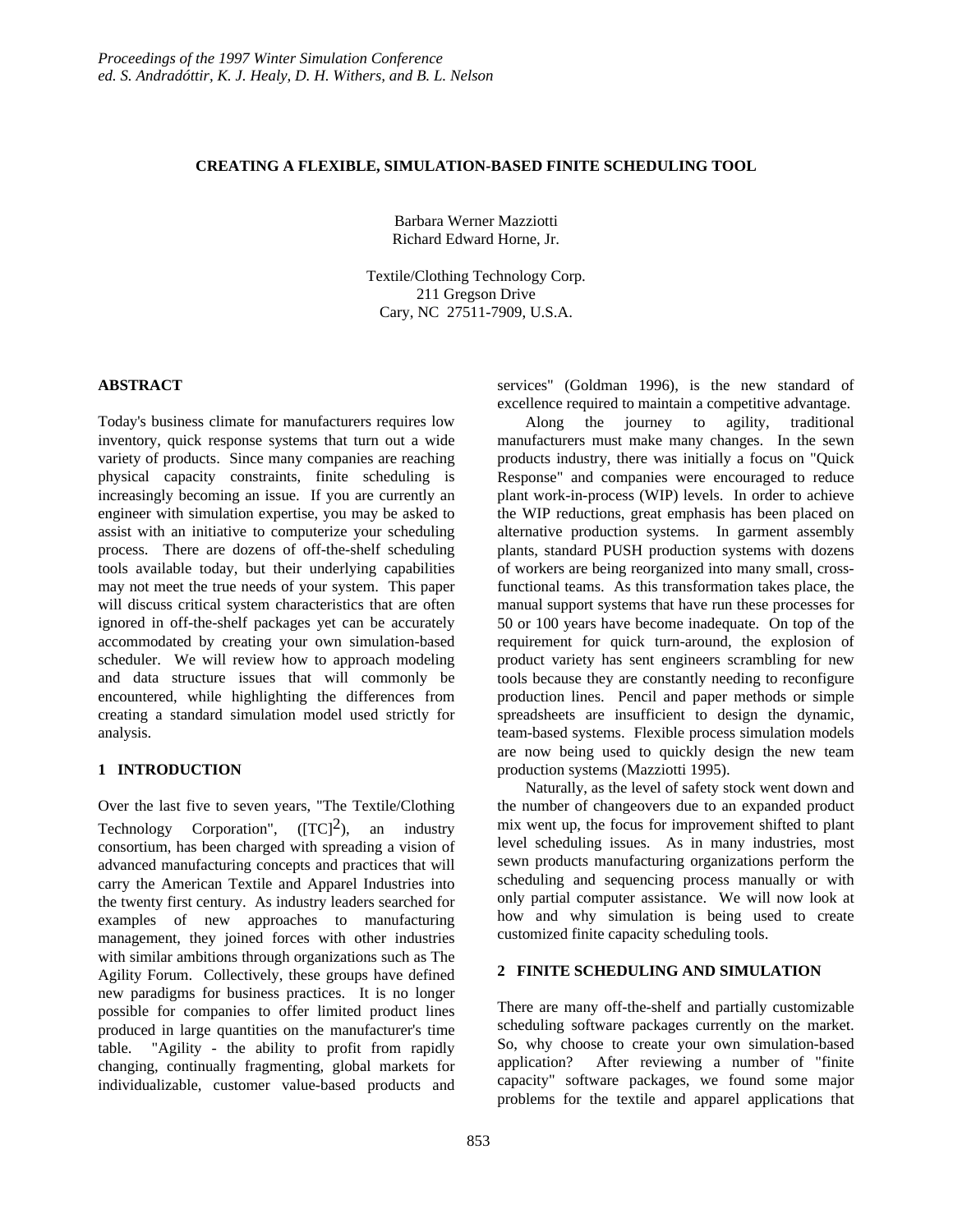may also apply to other industries. First and foremost was the cost of such systems compared to the small profits commonly found in sewn products. But, more seriously was the realization that even these expensive tools were not capable of dealing with important system issues that were critical to creating effective production schedules.

Because of the issues shown in Table 1,  $|TC|^2$ decided that building our own simulation-based schedulers was a cost effective way to provide tools that could accurately account for the complexities and rule variations found in medium and small textile and apparel manufacturers. While the schedulers are "custom" solutions, each follows the same basic structure and content, as described below. We use the ARENA simulation product as the engine for the scheduling logic and a system of files for input and output. Our estimated cost to develop a simulation-based scheduler, ranges approximately from \$15,000 to \$60,000, which is significantly less than most of the off-the-shelf tools available.

|  |  | Table 1: Benefits of Simulation-based Schedulers |  |
|--|--|--------------------------------------------------|--|
|--|--|--------------------------------------------------|--|

| * Accommodate different, multi-level rules for each resource |  |  |  |  |
|--------------------------------------------------------------|--|--|--|--|
| * Manage WIP limits for Kanban systems                       |  |  |  |  |
| * Handle systems with scheduling rules that involve          |  |  |  |  |
| interdependent processes                                     |  |  |  |  |
| * Incorporates cyclical or progression-based rules           |  |  |  |  |
| * Lower cost solution than most MRP add-ons or Off-the-shelf |  |  |  |  |
| finite scheduling packages                                   |  |  |  |  |
| * Faster to build than with programming language such as     |  |  |  |  |
| FORTRAN, C or C++                                            |  |  |  |  |
| * Works with legacy systems through file transfer or OLE     |  |  |  |  |
| * Allows "What-if" analysis as well as specific daily        |  |  |  |  |
| scheduling                                                   |  |  |  |  |
| * Can be run & rerun quickly on a PC                         |  |  |  |  |

### **3 STRUCTURE AND CONTENT OF A SCHEDULING SIMULATION**

An engineer, who already has a simulation package inhouse, has the opportunity to develop a finite capacity scheduling tool that can be more robust and less expensive than an off-the-shelf product. But, when building such a model, it is important to take a different approach in determining the structure of the model and its input information. The standard simulation application is used strictly for analysis and contains all of the information that defines the system, products, and routings within the model constructs. Figure 1 depicts the general structure of simulation-based schedulers developed at  $[TC]^2$ . Notice that input information, including: a system definition, a product definition, a list of actual customer orders, and the current status of WIP,

is contained in external files. The actual simulation model reads the data into variables, contains the logic of the scheduling rules, and produces the outputs shown in the bottom boxes of Figure 1.

By storing data in external files such as spreadsheets or databases, it is quick and easy for a user to change the scheduling scenario without affecting the integrity of the actual simulation model logic (Mazziotti 1996). Since the "users" will probably be scheduling personnel, who are most likely not simulation experts and may not be experienced computer users (Rosenwinkel and Rogers 1993), this structure provides a safeguard for the tool and expands the base of potential users because we eliminate the need for users to learn the simulation language.



Figure 1: Structure of a Simulation Scheduling Model

#### **3.1 System Definition**

The basic concept of finite scheduling is to define the limited resources in a system and their availability, and to schedule production within those constraints. Any process simulation modeling project starts with the same step, properly defining the physical system at an appropriate level of detail. While classical "resource" constructs will be at the heart of a simulation-based scheduler, the system definition file will probably include more details such as resource groups or special resource classifications and capabilities. This type of information will facilitate more complicated resource allocation schemes and order selection processes.

#### **3.1.1 Resources and Resource Groups**

In a scheduling model, resources refer to the physical components of the system that are to be scheduled.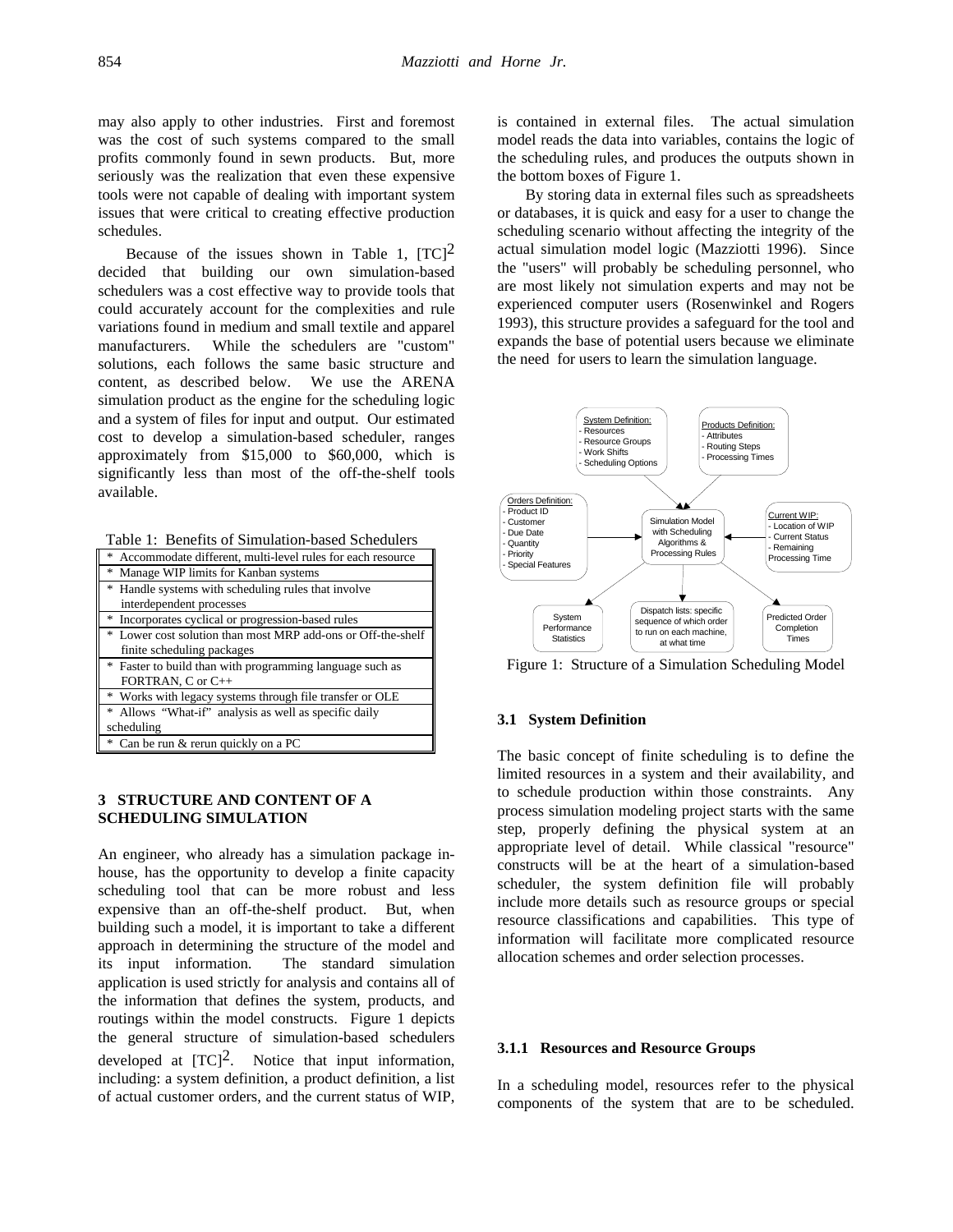Resources may include machines, people, tools, and possibly material handling equipment. The manner in which resources are defined should be based on the way products flow through the process (see section 3.2.1). Consider the following questions. Do products flow through a predefined route to particular resources with absolutely no deviation? Can the product be routed to any resource that performs the appropriate operation? Are there special requirements for some orders, overlapping equipment capabilities, or product restrictions that must be followed?

If the products require one particular resource for each of the operations in their routings and there is never a deviation from the defined routing, the resources can be defined explicitly. This is the simplest of all definition scenarios, but is probably insufficient to adequately describe most systems for scheduling purposes. Generally, the product will have to make decisions about which resource to select to perform an operation.

If the products can select among equally capable resources for a given operation, the resources may be grouped together to form "resource groups". A single resource may be assigned to just one group or may belong to more than one group if it has different capabilities that are important to different products. For example, multiple resource groups can be defined for an operation when the products that flow through that operation have different requirements. Resources A, B, and C may be used interchangeably to perform operation 1 of product 1 while resources A, D, and E can be used for the same operation for product 15. Grouping the resources in this way is a feasible approach when product requirements and resource capabilities can be easily segmented.

If the system under consideration contains products and resources that have extensive limitations and

restrictions, adequate resource groups may be too numerous to handle or too obscure to define. An alternative approach is to define the resources' capabilities that would be matched with product requirements in lieu of enumerating all possible resource groups. In Figure 2: "Resource Group and Capability Definition," the columns to the left of the "Description" field represent specific machine capabilities and restrictions. These weaving loom resources belong to 4 major equipment groups (which could be defined resource groups) but there are differences between the equipment of the same group. Looms have physically different dimensions, hence the "width limit." They also differ in the batch size they can produce, i.e. the "maximum roll size." We can also deduce that products are made of different materials (cotton, poly/cotton, and lycra) and not all machines can handle all materials. With this information, the scheduler could determine where to assign an order for 1800 yards of poly/cotton that is 58 inches wide.

#### **3.1.2 Resource Availability**

The system definition file must also include the exact availability of the resources in order to avoid scheduling production during off-shift hours or planned downtimes such as preventative maintenance. To simplify the amount of information required, consider how much difference there is in the hours that resources are available. If the whole plant follows a single schedule, only one definition is required. If each resource functions on a different time-table, it may be necessary to specify a calendar (pattern of availability) for each one. Often it will be possible to define only a few calendars and add a parameter for each resource that references the appropriate calendar.

|                                     | System Definition File              |               |               |                         | M aterial Types: |                               |               |                |
|-------------------------------------|-------------------------------------|---------------|---------------|-------------------------|------------------|-------------------------------|---------------|----------------|
| 1536 = Simulation Start Time in Hrs |                                     |               |               | $1 = 100\%$ cotton      |                  |                               |               |                |
| $1 =$ number of days to schedule    |                                     |               |               | $2 = 50/50$ poly/cotton |                  |                               |               |                |
|                                     |                                     |               | $3 = 1y c ra$ |                         |                  |                               |               |                |
|                                     | A Group = set of identical machines |               |               |                         |                  | Processing                    |               |                |
|                                     |                                     |               |               |                         |                  | C a p a b ilities             |               |                |
|                                     | # M achs                            | M a c h       |               | M a x                   | Speed            | M ax Roll M aterial M aterial |               |                |
| Group                               | A ctive                             | Туре          | Description   | W id th                 | Factor           | Size (yds) Type 1             |               | Type 2         |
|                                     | 3                                   | 1             | Saurer        | 66                      | 5                | 5 0 0                         |               | $\Omega$       |
| 2                                   | $1\overline{5}$                     |               | Saurer        | 7 2                     | $-5$             | 5 0 0                         |               | 2              |
| $\mathcal{R}$                       | $5^{\circ}$                         | $\mathcal{P}$ | G T M         | 80                      | $\Omega$         | 1000                          | $\mathcal{P}$ | $\Omega$       |
| 4                                   | $\overline{2}$                      | 2             | G T M         | 85                      | $5^{\circ}$      | 1000                          |               | 2              |
| 5                                   | $\overline{4}$                      | 3             | A ir Jet      | 1 0 0                   | $\Omega$         | 2000                          |               | $\Omega$       |
| 6                                   | 4 0                                 | 3             | A ir Jet      | $120$                   | $\mathcal{P}$    | 2000                          | 2             | 3              |
| $\overline{7}$                      | 6                                   |               | Saurer        | 4 5                     | $\Omega$         | 5 0 0                         | 3             | $\overline{0}$ |

Figure 2: Resource Group and Capability Definition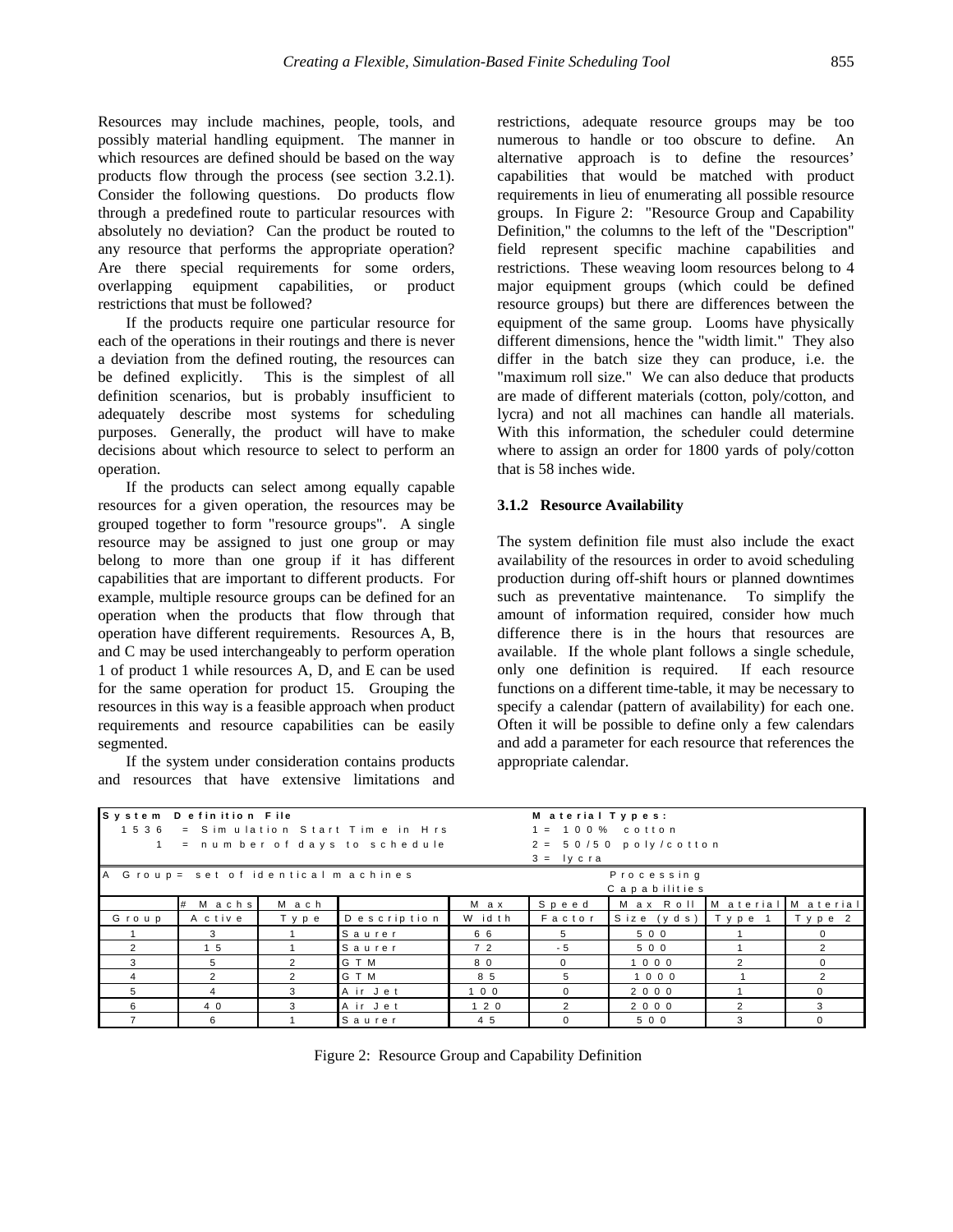#### **3.1.3 Setups and Changeovers**

In addition to standard processing durations, setup and changeover times are important to finite scheduling and must be defined in an appropriate format. If the setup time is resource specific only, (the same delay will be used for any product processed at a particular resource), defining the time on a per resource or resource group basis is sufficient. However, if the setup times are resource and product specific, a "from product… to product…" matrix should be constructed for each resource. This format will provide the functionality required to model sequence dependent changeovers, which are common in dyeing processes in the textile and food processing industries. For example, the cleaning time of dye vessels is dependent upon the direction of color progression; if the next product to be processed is a darker color, only a minor setup is incurred, however if the next color is lighter than the previous product, the cleaning time is much longer and represents a major setup.

# **3.2 Product Definition**

The second input file, "Products Definition", should contain all applicable information that makes a product unique or that may be used in sequencing decisions. This information must includes the product's routing steps, the standard processing time per operation, and may include information about operational batch sizes and transportation batch sizes. This reference file should contain information for each product for which orders *may* be received (see Table 2).

Table 2: Products Definition

| STYLE# | <b>STYLE</b> | <b>DESCRIPTION</b>   | #             |
|--------|--------------|----------------------|---------------|
|        | II)          |                      | <b>COLORS</b> |
|        | 1010         | <b>T-Shirts</b>      |               |
|        | 1020         | <b>Golf Shirts</b>   |               |
|        | 1030         | Camp Shorts          |               |
|        | 1040         | <b>Uniform Pants</b> |               |

## **3.2.1 Routing**

Product routings must be specified in order for the simulation scheduler to correctly sequence the orders through the process. The routing must define the sequential set of steps (tasks or operations) that must be accomplished to complete the product. Along with each step, the routing must define what resource(s) are required to complete the task. This may be specified by 1) identifying the exact resource a product requires for each operation, 2) identifying the resource group from which any resource may be selected (see Table 3), or 3)

listing the processing requirements for each operation. The way in which resources are specified is directly related to the complexity of the products' processing requirements and the capabilities of the resources (see section 3.1.1). Option 3 means that the exact routing is not predefined, but the logic of the simulation model will determine the specific resources to use as an order progresses through the system. This type of decisionmaking and flexible routing is a feature that can be incorporate in simulation models but may not be offered with heuristic tools.

Table 3: Product Routing Steps

| STYLE# | <b>ROUTE</b> | <b>PROCESS</b> | UNIT/        | RES.         |
|--------|--------------|----------------|--------------|--------------|
|        | <b>STEP</b>  | <b>TIME</b>    | <b>BATCH</b> | <b>GROUP</b> |
|        |              | (MIN)          |              |              |
|        |              | 0.6            | Batch        | $Cut-1$      |
|        | 2            | 2.95           | Unit         | $Sew-1$      |
| 2      |              | 0.8            | <b>Batch</b> | $Cut-1$      |
| 2      | 2            | 9.2            | Unit         | $Sew-2$      |
| 3      |              | 1.35           | Batch        | $Cut-1$      |
| 3      | 2            | 15.66          | Unit         | $Sew-3$      |
| 4      |              | 1.7            | <b>Batch</b> | $Cut-1$      |
|        |              | 13.9           | Unit         | $Sew-4$      |

### **3.2.2 Processing Time**

The processing time for each of the product's operations is required and the basis by which the time was derived (unit versus batch) should be denoted. If the operation is a unit process, the time specified should be applied to each unit of the order or lot. If the operation is a batch process, the time indicated should be applied to the batch as a whole, regardless of the quantity, provided the order quantity is an appropriate size (see section 3.2.3). Alternatively, it may be more appropriate to define the speed of the equipment, perhaps in feet per minute or inches per second. This would be a way to allow the model to calculate the exact delay time based on the attributes (size) of the order.

### **3.2.3 Operation Batch Size**

Batch sizes refer to the number of units of a product that are processed either sequentially without interruption or simultaneously for a given operation. Batch sizes can be expressed in terms of a minimum and a maximum number of units to process for an operation. Logic should be included to determine if the quantity of units in an order is below the minimum or above the maximum batch size for the operation. In the case of the order quantity being below the minimum, logic should be executed that would group orders for like products until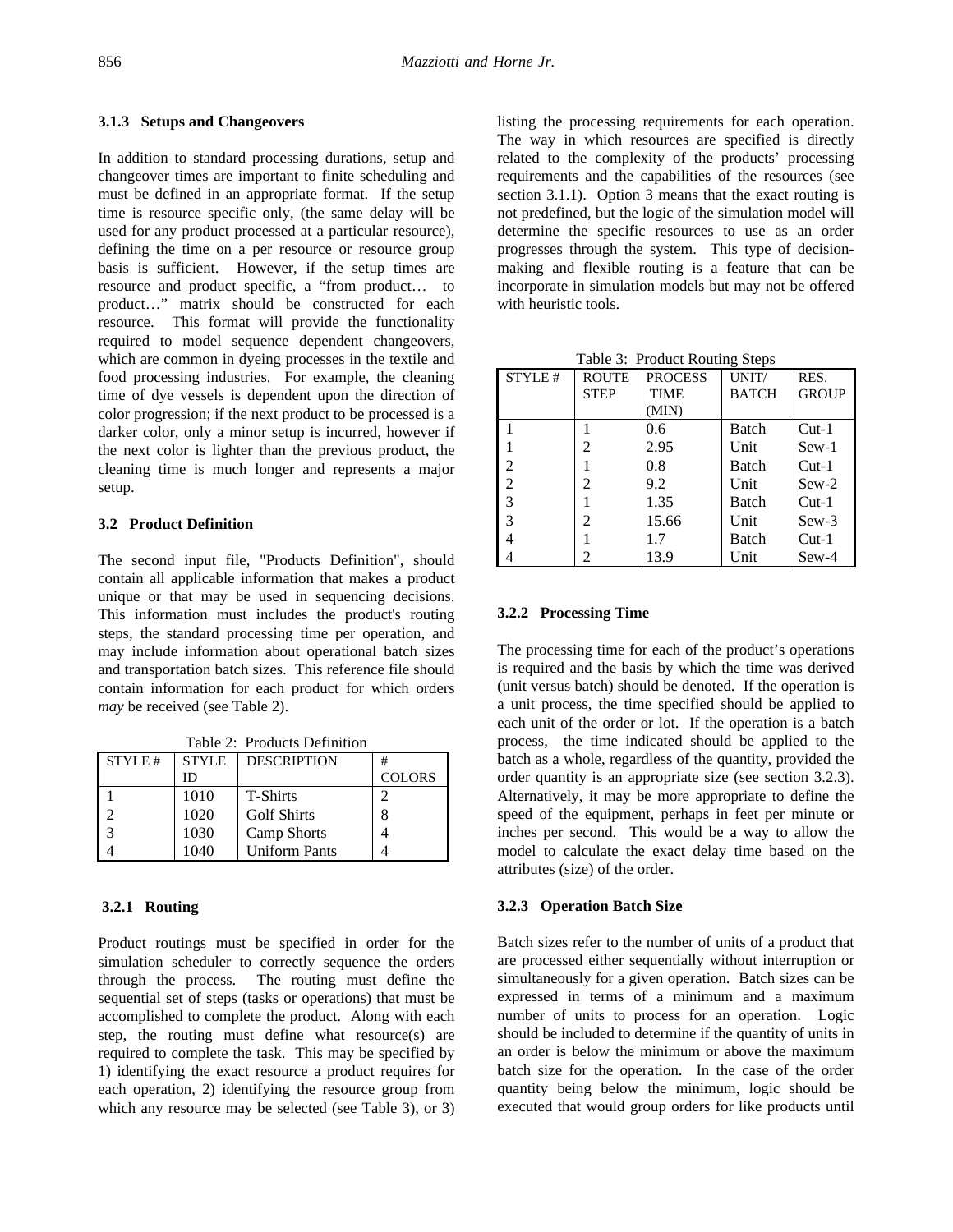the minimum is satisfied. Should the order quantity be above the maximum, determine the number of subbatches required and split the original order accordingly. This information will be necessary in order to apply the processing time (see section 3.2.2) correctly if there are batch operations in the manufacturing process.

### **3.2.4 Transportation Batch Size**

The transportation batch size specifies the number of units that must be completed by the current operation before the product is transported to the next operation. If the product is transported in the same batch through all operations, the batch size can be specified once per product. However, the quantity may be different for each operation, in which case it must be defined for each operation in the routing. This information is required to determine when a group of products will be available to proceed to the next routing step.

# **3.3 Customer Orders and Work-In-Process**

Simulation has traditionally been used for planning and design activities and used substantially less for the implementation and daily operation of a system (Thompson 1994). Not surprisingly, the standard techniques of modeling entity arrivals and initial system conditions are not valid approaches when developing a daily scheduling tool. An important aspect of a simulation-based finite scheduler is that it must use actual demand (customer orders) and work-in-process (WIP) information, not arrival/demand data estimated from statistical distributions. Statistical distributions only characterize what this data *could* be and not the reality of what it is on a specific day. By using the structure in Figure 1, it is possible to interface with MRP systems or sales order processing systems to obtain the active customer orders file. The important data elements of customer orders generally include: product identification, order identification, customer, production lot number, quantity, due date, and priority. This information is used in the simulation logic as parameters in sequencing decisions. If the system has many restrictions based on order characteristics, it is important to read in those characteristics as attributes of each order. In the weaving example shown in the resources definition, we would need to define the width of the fabric, the size of the order (roll length) and the fiber content in order to match up the machine restrictions.

The standard simulation approach to dealing with initial conditions is to start a run with the system "empty and idle" and allow it to continue for a warm-up period until a steady-state is reached. Steady-state conditions are of no concern to daily scheduling and planning operations. Rather, it is the actual state of the system at a

specific moment in time that is of interest. The current state of the system is defined by reading in the WIP file that identifies the current location of each order and the remaining processing time at its current operation. It is required that the model be initialized to the actual current state of the system because each sequencing decision can depend on the current WIP status and resource availability. WIP information may be collected and input by hand prior to running the scheduler, or, preferably, is available through a WIP tracking system that can download the information directly to the file that will be read by the model.

## **3.4 Other Data Issues**

There are a number of other factors that will probably be required to accurately schedule a system. The following two examples discuss other functionality that can be achieved with a simulation-based scheduler. The information to incorporate these features may be system or product specific and should be located accordingly in the definition files.

#### **3.4.1 Work-In-Process Limits**

Specifying desired minimum and maximum WIP limits is optional, but should be included if controlling in-process inventory is a concern in generating a schedule. These limits may be defined in terms of the number of units or the time value of the work waiting to be processed. Limiting the amount of WIP is important when there are physical space limitations for in-process storage and staging. From a management perspective, it is also important to minimize the financial investment required to maintain inventories. WIP limits would normally be included in the system definition file for each resource or resource group, but may also be defined with the product routings if it is product and operation specific.

Since queuing and current inventory levels can only be determined with a simulation that steps through time, Kanban systems with WIP limits are prime candidates for simulation-based schedulers. Heuristic-based schedulers are not able to schedule an operation based on the backlog of work at a downstream process because they cannot calculate the details of time-based system dynamics.

#### **3.4.2 Inventory Levels**

Finished goods and raw materials inventory levels should be specified if they are a consideration in the scheduling process. This information is most often used to determine if a product needs to be manufactured to fill an order and if the materials necessary to make the product are available. In many facilities these functions are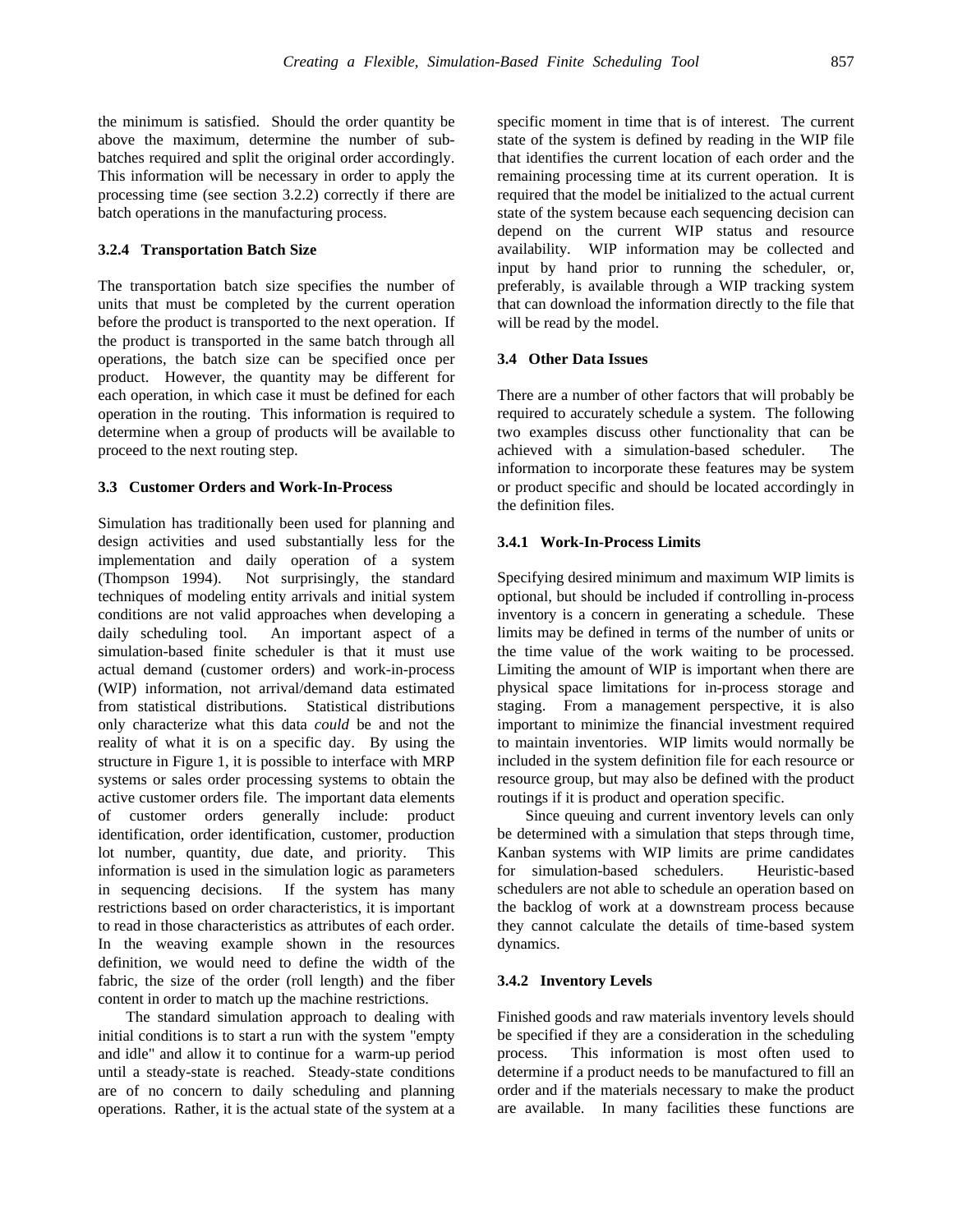performed by MRP systems. However, the simulation scheduler can perform these tasks if the information is available and an MRP system is not in place. In the absence of an MRP system, these tasks must still be performed and are often done so by hand. The advantage of the scheduling simulator is that it can automate the manual process of pre-processing, grouping, and releasing orders. This information is product specific and should be included in the product definition file or can be read in as a separate file that only contains current inventory levels.

## **4 MODELING ISSUES**

Since the simulation model is the scheduling engine, it will be necessary to define the decision logic that will be used to assign orders to resources. It is important to be as flexible as possible in developing the model so the scheduler can continue to be used as system priorities change. As discussed above, it is useful to have attributes and capabilities that can be used as parameters of generic decision processes. With this structure, the specific values of the attributes can change without requiring programming changes.

The basic element of sequencing decisions are queue ranking rules. These are priority schemes that sort the orders waiting for a particular resource. Queue ranking rules typically correspond to order and product attributes such as product identification, customer identification, due date, priority, or processing time.

Scheduling options refer to more sophisticated methods that define how to select the next order to process from a group of potential orders. It is possible to construct multi-level decision rules based on multiple criteria that will filter the potential orders to be scheduled. It is possible to select an order with the earliest due date that uses the same tool as the last product processed (to avoid a setup). Another scheduling option would be to schedule an upstream process based on the needs of processes located further downstream (Thompson 1994). For instance, cutting operations in the sewn products industry may select the next order based on determining the lowest WIP level at downstream sewing centers. The objective would be for a cutting resource to process some required level of demand while avoiding starvation at sewing, yet minimizing WIP build-up. Another selection process may define first, second and third choice order characteristics. This would require searching the pending queue for the first choice, second choice and so on until a match is found.

In selecting the order to process, it is very common to come across more than one order that meets the criteria. Here it is important to define tie-breaking mechanisms. Most searching mechanisms in simulation

languages select the first item to satisfy the search conditions. By changing the tie-breaking mechanism from one simulation run to another, it is possible to generate multiple schedules (solutions) for the same scenario (Rosenwinkel and Rogers 1993). This is a way to build pseudo-optimization into a simulation-based scheduler.

In summary, by constructing a simulation model to generate a finite schedule it is possible to define ranking rules and scheduling options that are unique for each specific area of a system. Order sequencing decisions can consider current system conditions and can compare all pending orders because all orders are tracked simultaneously.

## **5 APPLICATIONS FOR THE SCHEDULING MODEL**

A simulation-based scheduling model may be used for a number of purposes. In addition to generating daily production schedules, it can serve as a tool for handling exceptions in the production plan and as a long-range planning and analysis tool. This added utility of a simulation scheduling model cannot be found in heuristic-based schedulers.

#### **5.1 Short -Term Sequencing**

A simulation application used for daily scheduling should be executed predominantly in a deterministic mode using standard processing times, actual customer orders, and current system conditions based on WIP data and resource availability. The purpose of a scheduling simulator is to determine the exact sequence of specific customer orders to be scheduled for each resource while taking into account all the constraints of the system. Slack factors used in the scheduling process being modeled may be included, but additional variability and potential resource breakdown should not be incorporated. It is not realistic to include unpredictable events and impose their consequences on the daily schedule until the event actually happens.

#### **5.2 Exception Scheduling**

While the normal planning process may generate a schedule for the next day or the next week, the simulation can be re-run at any time to accommodate disruptions such as major machine breakdowns or part shortages (Harmonosky 1995). In this way, the model will be used for exception-based rescheduling that will address the "what now" questions that arise when unanticipated events occur. Typical "what now" unanticipated events occur.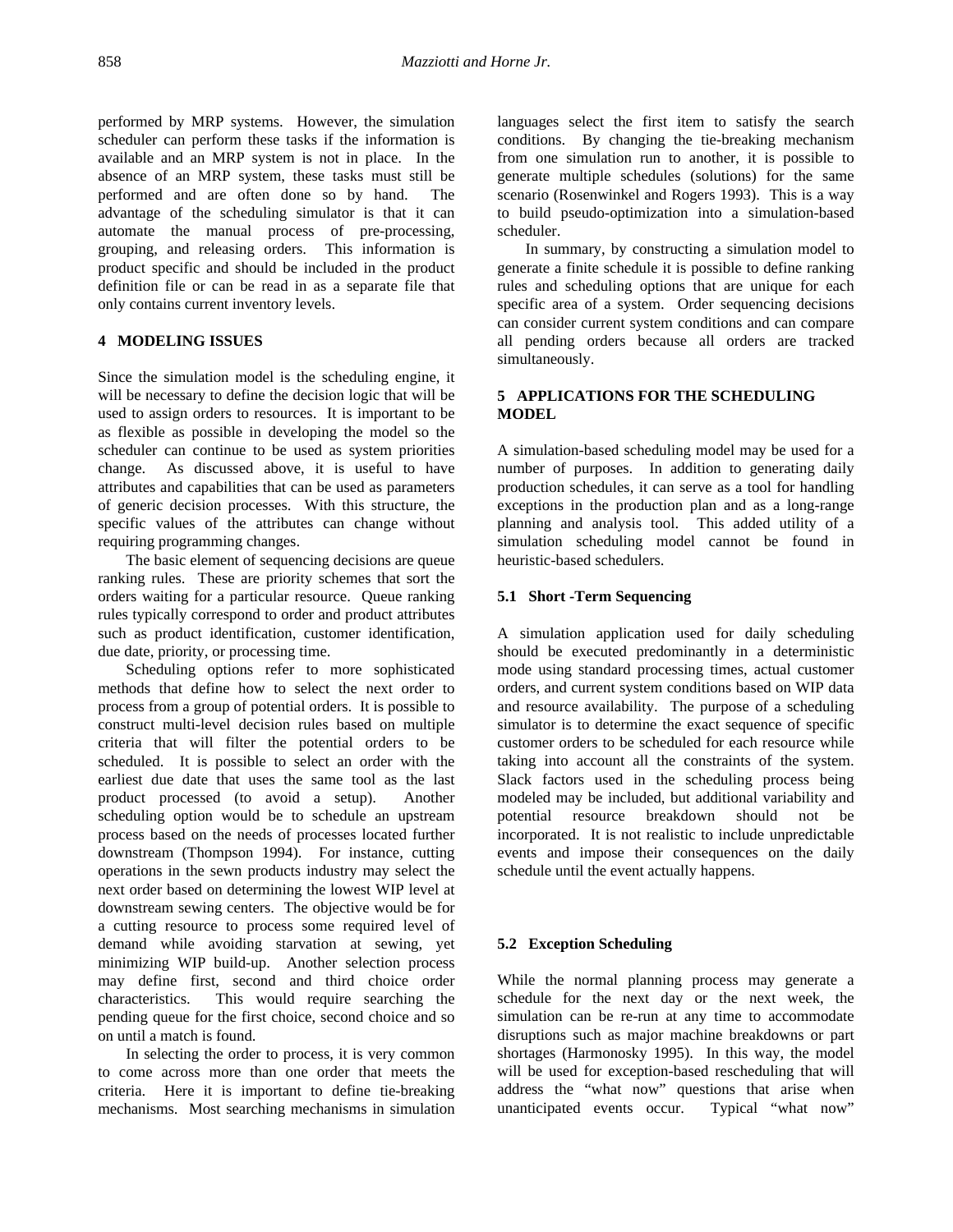questions include the following. Is an order going to be late because of the new circumstances? Do I need to contact the customer to negotiate a new due date? Do I need to add overtime to the schedule or should I activate alternative resources? A simulation-based scheduler can provide the feedback necessary to answer these questions quickly and accurately.

# **5.3 Long - Range Planning**

A scheduling simulator can also be a valuable long-range planning tool if logic is built in that provides the option to read specific order data from external files *or* generate demand within the model using statistical distributions. The scheduler should be executed in the stochastic mode for long-range planning. The random events not explicitly generated in the deterministic mode should now be turned on in the model and randomly varying processing times should be used. The simulator can test system robustness to demand fluctuations, experiment with long range sales forecasts and product mix, determine if the system capacity is sufficient for projected future demand, and perform "what if" analyses common to mainstream simulation studies.

#### **SUMMARY**

Process Simulation languages can effectively be used to create finite capacity scheduling applications. Since scheduling models will be used as daily business tools, it is important to design the model to be flexible. Using external files to define the current state of the system and the orders that must be scheduled, will achieve this flexibility and will make it easier for non-simulationexperts to safely use the tool. Because a simulation steps through time while keeping track of all orders (entities) in a system, such a scheduler will be able to make comparative decisions based on actual system conditions. It will also be possible to have different scheduling rules in different areas of the system instead of the single, global procedure used in heuristic schedulers. By taking the issues mentioned above into consideration, it is possible to create a robust, custom scheduler that is less expensive than an off-the-shelf tool.

## **REFERENCES**

- Goldman, S. L. 1996. Agility Overview, Internet http://absu.amef.lehigh.edu/agility.html. A presentation at The Agility Forum, Bethlehem, PA.
- Harmonosky, C. M. 1995. Simulation-Based Real Time Scheduling: Review of Recent Developments*.* In *Proceedings of the 1995 Winter Simulation Conference*, eds. C. Alexopoulos, K. Kang, W. R. Lilegdon, and D. Goldsman, 220-225. Institute of

Electrical and Electronics Engineers, Piscataway, New Jersey.

- Mazziotti, B. W. 1996. Get More Mileage From Flexible Simulation. *IIE Solutions*, May, 14-22. Institute of Industrial Engineers, Norcross, GA.
- Mazziotti, B. W. 1995. Applying Simulation to the Textile and Apparel Industries: Planning New Systems, Improving Existing Systems, and Automating Manual Scheduling Procedures. Association of Textile Industrial Engineers Spring Conference, Burlington, NC.
- Rosenwinkel, M. T., and P. Rogers. 1993. Simulation-Based Finite Capacity Scheduling: A Case Study. In *Proceedings of the 1993 Winter Simulation Conference*, eds. G. W. Evans, M. Mollaghasemi, E. C. Russell, and W. E. Biles, 939-946. Institute of Electrical and Electronics Engineers, Piscataway, New Jersey.
- Thompson, M. B. 1994. Expanding Simulation Beyond Planning and Design. *Industrial Engineering*, 26(10), 64-66.

#### **AUTHOR BIOGRAPHIES**

**BARBARA WERNER MAZZIOTTI** is currently the Manager of Simulation & Scheduling Services at the Textile/Clothing Technology Corporation. Seven years ago she established the department by focusing on creating data-driven, flexible simulation tools for nonexpert users in the textile and apparel industries. To date she has copyrighted two commercially available packages for  $[TC]^2$ , The Modular Manufacturing Simulation System and The Textile/Apparel Process Simulator. In addition to conducting seminars on simulation, finite scheduling, and production systems, she has led consulting projects with more that 30 retail, apparel and textile companies and has been a guest speaker at industry conferences and workshops. Prior to  $[TC]^2$ , Barbara was on the consulting staff at Systems Modeling Corporation, teaching simulation, managing projects and doing analysis for more than 20 companies in a variety of industries and applications. Barbara began her career at General Motors as a Simulation Project Engineer for a group of metal stamping and automotive assembly plants. Barbara has a B.S. in Operations Research and Industrial Engineering from Cornell University and an M.S. in Industrial Engineering from North Carolina State University. She is a senior member of IIE and a member of the SCS.

**RICHARD EDWARD HORNE, Jr.**, is currently a Simulation Analyst at the Textile/Clothing Technology Corporation. He concentrates on configuring heuristic